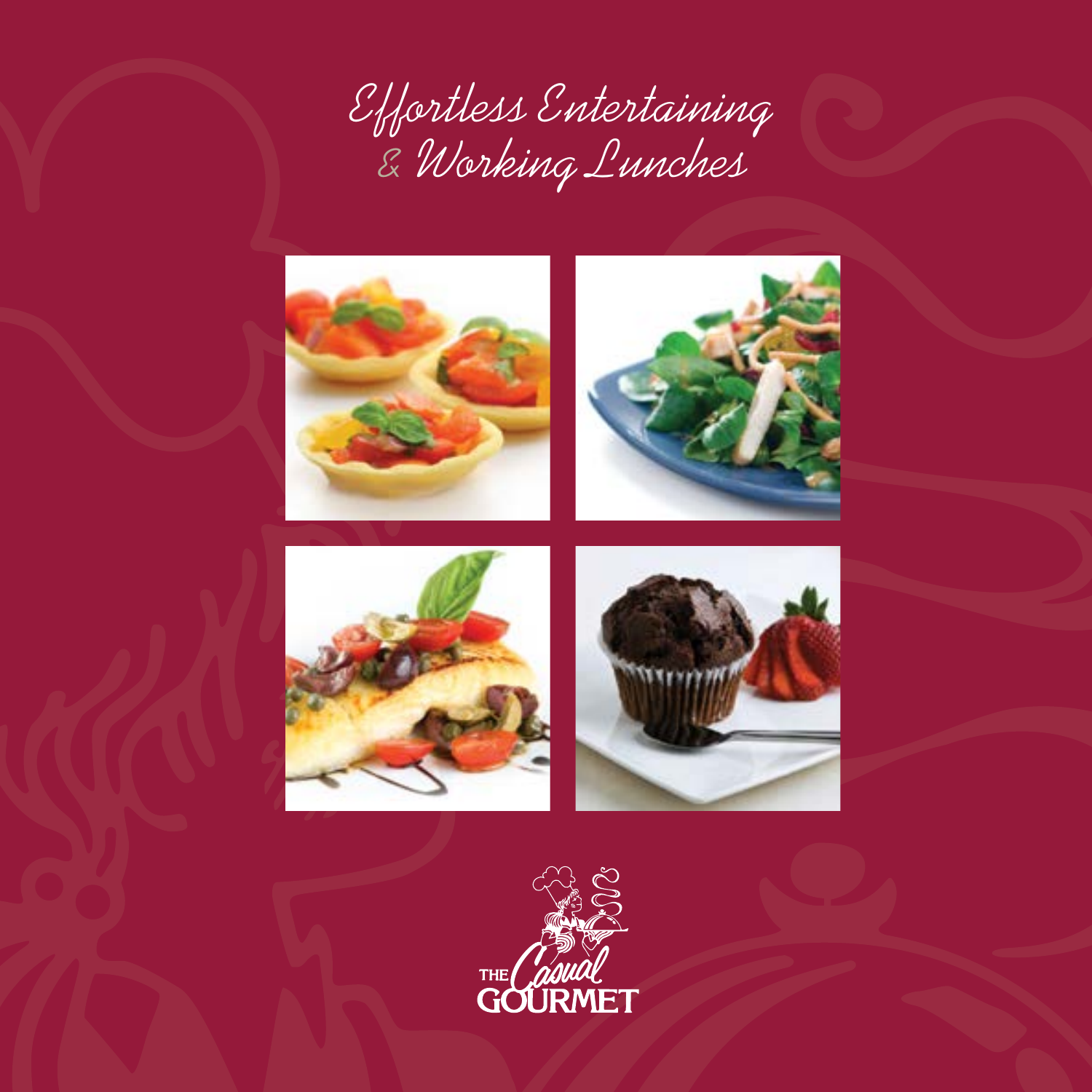## Welcome to The Casual Gourmet

At The Casual Gourmet, we know each event is different. Whether your event is an intimate gathering of friends, an in-office business breakfast or a gala for 300, we have a menu to suit the occasion. With 30 years of experience planning events of all kinds, we recognize that while some events require full-service catering, others do not.

We are pleased to present this menu that offers time-saving solutions for your next pick-up, delivery or corporate event.

Designed with the same pride in taste, design and service that has made us Cape Cod's foremost caterer, this extensive selection of unique sandwiches, flavorful entrees, delectable desserts, mouthwatering hors d'oeuvres and delicious breakfast items will satisfy any appetite, whether at home or in the office.

While we believe these menus will suit many occasions, they don't reflect the full range of the Casual Gourmet's culinary capabilities. Our knowledgeable and professional staff is happy to create a custom menu to best suit your taste and your budget, whether you want to supplement what you're already serving or need us to plan the entire event.

Want to experience our award-winning taste, design & service?

Let's get you started!

Effortless Entertaining

# hors d'oeuvres

*50 piece trays*

margarita extra large scallops & lobster, cc

| margarita shrimp                                       | \$160.00     |
|--------------------------------------------------------|--------------|
| extra large shrimp with cocktail sauce                 | \$175.00     |
| scallops & bacon with maple cream                      | \$170.00     |
| mini crab cakes with chili aioli                       | \$175.00     |
| mini lobster rolls                                     | market price |
| lobster, corn & bacon quesadilla                       | \$185.00     |
| spicy jalapeno philly-cheese steak slider              | \$170.00     |
| pork belly & mango skewers with hoisin glaze           | \$165.00     |
| crispy coconut chicken with honey-lime sauce           | \$150.00     |
| lemongrass, chicken, mango & mint spring rolls         | \$180.00     |
| truffled mac'n' cheese tartlets                        | \$150.00     |
| asparagus & fontina toasts with arugula pesto          | \$150.00     |
| wontons with raspberry & brie                          | \$150.00     |
| tomato, basil & mozzarella crostini                    | \$150.00     |
| spicy thai summer roll with mango dipping sauce        | \$180.00     |
| tenderloin & brie mini sliders with pear chutney       | \$195.00     |
| warmed goat cheese toast with rosemary, honey, walnuts | \$150.00     |
| deviled egg sampler                                    | \$150.00     |

### **Serving size?**

afternoon cocktail hour *(2-4 hours)* we suggest 8 to 14 hors d'oeuvres per guest

pre-dinner hors d'oeuvres *(1-2 hours)* we suggest 4 to 8 hors d'oeuvres per guest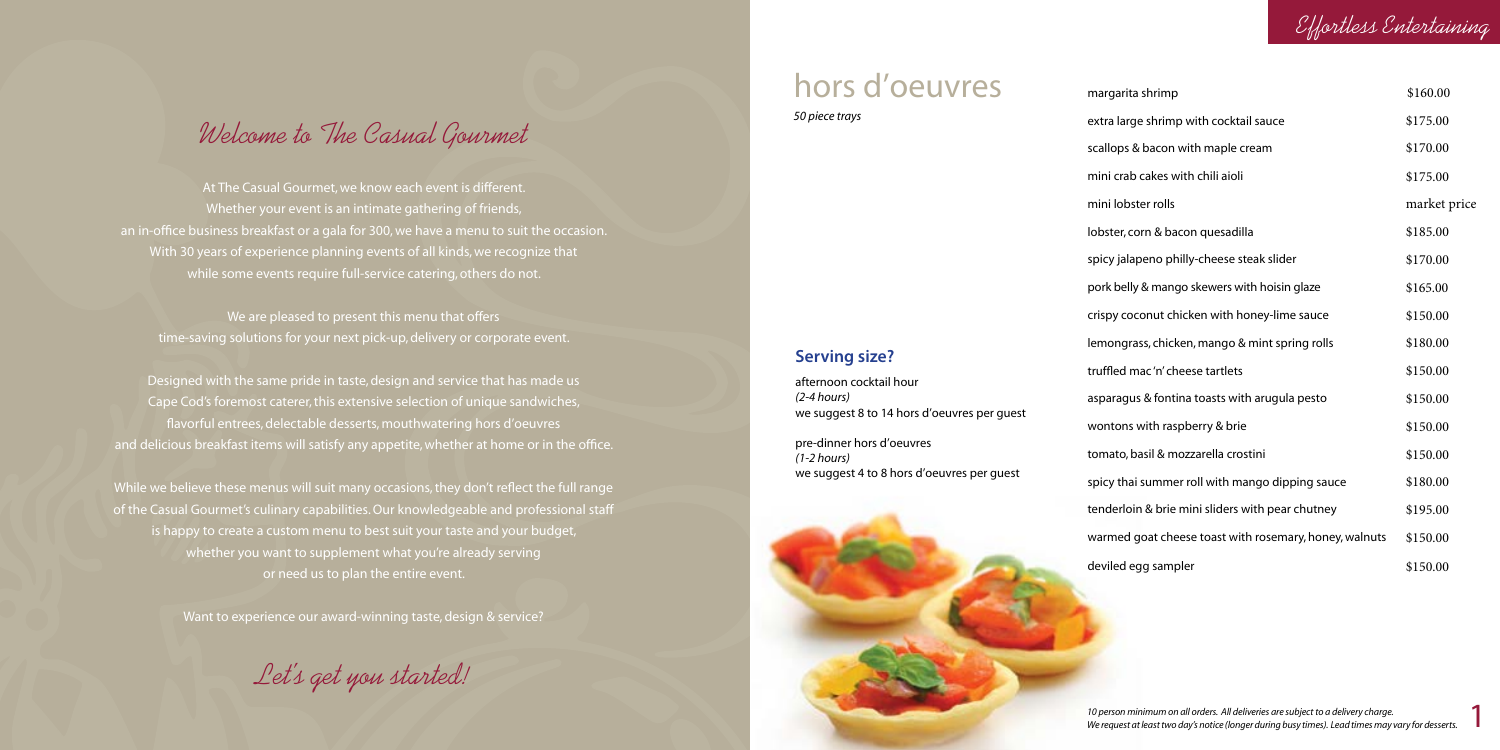# reception platters spicy avocado pâté premium crudité platter desserts

Effortless Entertaining Effortless Entertaining

#### **baked brie**

glazed with seasonal fruits and served with a basket of assorted flatbreads \$85 *– serves 20-25 guests*

#### **charcuterie**

caved aged cheddar, sliced Italian provolone, gorgonzola cheese wedges, prosciutto di parma, salami soppressata, sweet capicola ham, fresh figs (in season) paired with grapes, berries, candied pecans, assorted dried fruits to include dates and apricots, housemade strawberry balsamic jam, assorted sliced breads, grissini and crackers \$250 *– serves 20-25 guests* \$425 *– serves 50 guests*



#### **spicy avocado pâté**

avocado, lemon and cream cheese combine into a creamy pâté garnished with chopped tomatoes, black olives and onions served with tri-color corn chips \$95 *– serves 20-25 guests*  \$175 *– serves 50+ guests*

#### **moroccan meze**

hummus, tabbouleh, tzatziki, a medley of olives, cheese, peppers, pita chips and lavash \$95 *– serves 20-25 guests*  \$175 *– serves 50+ guests*

#### **savory cheese cake**

goat cheese with sundried tomato and pesto baked into an irresistible cake – served with wafers and lavash \$95 *– serves 20-25 guests*  \$175 *– serves 40-50 guests*

#### **jerk chicken torte**

layers of goat cheese, chicken and jerk seasonings – served with french bread & cocktail rounds \$95 *– serves 20-25 guests*  \$175 *– serves 40-50 guests*

#### **cranberry torta**

double cream cheese torte with bleu cheese, cranberries & walnuts – garnished with french bread and crackers \$95 *– serves 20-25 guests*

\$175 *– serves 50+ guests*

#### **premium crudité platter**

baby carrots, celery hearts, red & yellow peppers, sugar snap peas, button mushrooms and radishes served with pita toasts, breadsticks, spinach-garlic dip and roasted red pepper dip \$90 *– serves 20-25 guests*  \$165 *– serves 50+ guests*

#### **bleu cheese & fig torta**

with Grilled Rosemary Focaccia \$95 *– serves 20-25 guests*  \$175 *– serves 50+ guests*

#### **cheese sampler**

a selection of imported and domestic cheeses artfully displayed and garnished with fresh fruit and assorted crackers \$95 *– serves 20-25 guests*  \$195 *– serves 50+ guests*

#### **fresh fruit display**

an abundant selection of seasonal fruit bountifully displayed \$75 *– serves 15 guests*  \$125 *– serves 30 guests*

- $\cdot$  white raspberry raspberry cake baked with white chocolate chips and topped with a sweet raspberry icing
- white almond white almond cake with vanilla buttercream and white chocolate crunchies

#### **cocktail fruit skewers**

seasonal fruits offered with citrus yogurt with dipping sauce \$3.25 *each*

#### **assortment of fancy finger desserts**

such as, rocky road fudge bars, lemon loves, cherry squares, cheesecake squares & seasonal bars \$25.95 *per dozen*

#### **assorted cookies**

chocolate chip, sugar, everything and oatmeal raisin \$15.50 *per dozen*

#### **cupcakes**

yellow or chocolate cupcakes decorated to you liking \$3.75 *each*

#### **tiramisu cannoli cake**

white cake infused with kahlua espresso, layered with tiramisu cannoli filling and topped with fresh whipped cream, toasted almonds and chocolate shavings. \$46.95 *– 8" cake* 

#### **flourless chocolate torte**

single layer flourless chocolate tortewith salted caramel and toasted pecans \$49 *– 8" torte serves 8-12 guests*

#### **strawberry shortcake cake**

yellow or chocolate cake filled with strawberries and whipped cream and iced with whipped cream with chocolate covered strawberries on top \$52.95 *– 8" cake serves 8-10 guests (available in other sizes)*

*10 person minimum on all orders. All deliveries are subject to a delivery charge.* 2 **2** *We request at least two day's notice (longer during busy times). Lead times may vary for desserts.* 

#### **chocolate covered strawberries**

*(2 doz minimum)*  \$2.50 *each*

#### **whoopie pies**

chocolate, carrot or red velvet \$4.25 *each*

#### **petite dessert buffet**

*(30 person minimum)*  an assortment of divine, right-sized sweet things ready to walk away! salted caramel decadence, chocolate covered strawberries, whoopie pies, fudge bombs, sweet explosions, raspberry & chocolate cheesecake diamonds & coconut macaroons \$7.95 *pp* 

#### **gourmet cupcakes**

*(1 doz min. order per flavor)* \$4.50 *each*

- strawberry delight strawberry cake with a strawberry buttercream frosting
- banana pudding banana cake made with crumbled vanilla wafer cookies and topped with banana cream cheese frosting and a vanilla wafer
- peanut butter cup chocolate cake with chunks of peanut butter cups baked inside and topped with peanut butter icing and a miniature peanut butter cup
- red velvet traditional southern red velvet cake with vanilla cream cheese frosting

• german chocolate – dense chocolate cake with german chocolate filling and frosting • chocolate mint – chocolate cake baked with chocolate chips and covered with mint butter cream icing and chocolate chips

### **specialty cakes**

We specialize in all occasion cakes for all of your needs from a 6" birthday cake to a four-tier wedding cake. Call to speak to one of our sales associates to discuss our options.

#### **assorted pies**

9" pies available in many varieties lemon angel, chocolate angel, blueberry, apple, bourbon pumpkin and key lime \$18.95 - \$24.95 *per pie*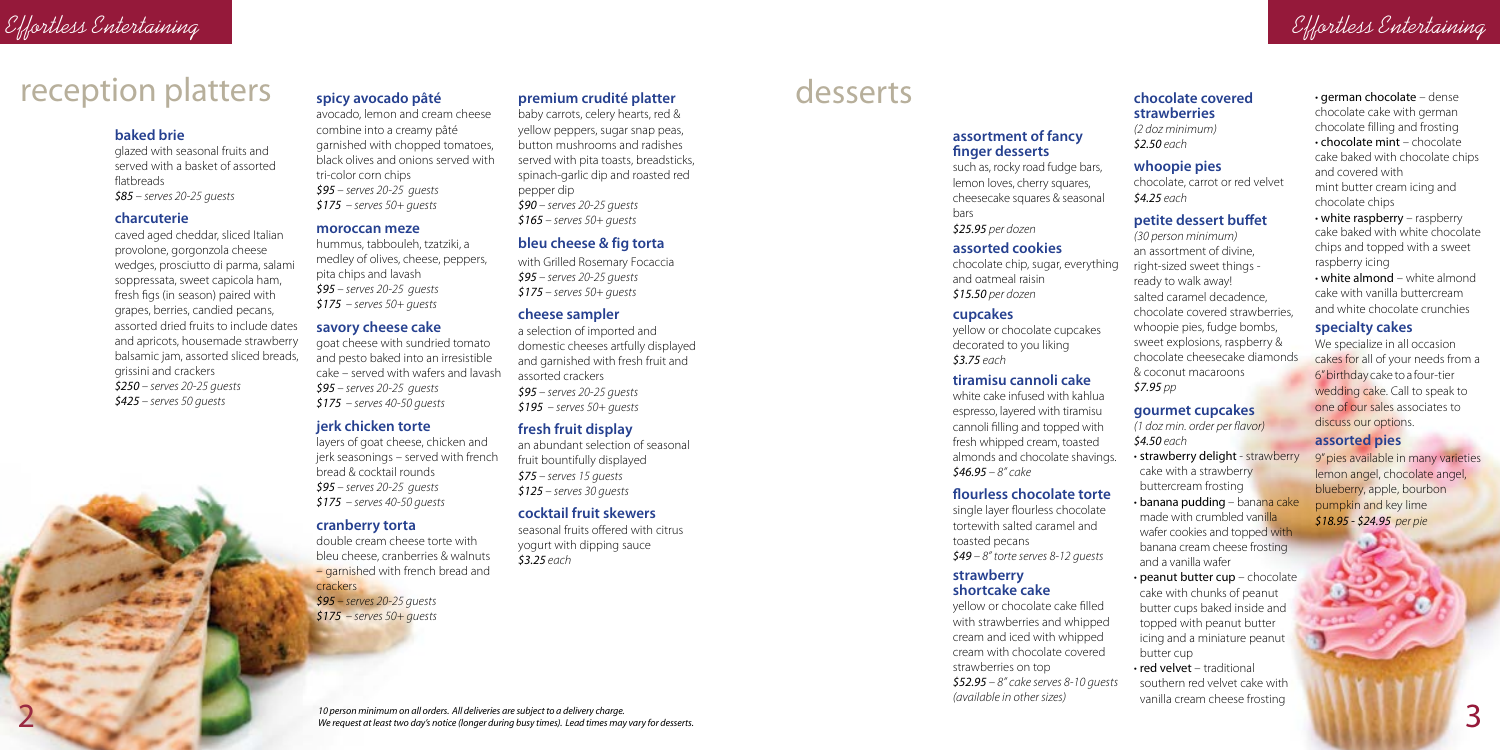#### **spiral ham with cranberry apple glaze**

plattered and beautifully presented. served with small rolls and a variety of mustards *serves 18-25 guests for cocktails serves 10-14 guests for dinner* \$195

#### **whole roasted tenderloin of beef**

with pepper herb crust & madeira sauce - *serves 6-8 for dinner* with crusty rolls & horseradish cream *serves 12-15 for cocktails* market price

### **herb roasted turkey platter**

thinly sliced house roasted turkey. beautifully plattered and served with sage mayonnaise, homemade cranberry relish & fresh baked rolls \$150 *serves 20-25 guests*

#### **selection of miniature cocktail sandwiches**

home-style macaroni and cheese under a parmesan-peppercorn crust \$50 *med /* \$90 *large*  - with chicken \$65 *med/*\$110 *large* - with lobster market price

Including: herb sliced sirloin, grilled chicken and roasted red pepper sandwich on focaccia bread, assorted vegetarian & meat mini-wraps \$48 *per dozen – 3 dozen minimum*

### **assorted finger sandwiches**

choice of: chicken salad, egg salad, tuna salad, ham salad or ham, roasted turkey breast or roast beef - made fresh on our home baked rolls \$38 *per dozen – 3 dozen minimum*

#### **accompaniments**

we offer a full selection of side salads to finish off your menu such as caesar salad, fresh fruit salad, garden salad, asian noodle salad, green bean & potato salad and red bliss potato salad - side salads range from \$4.95 *pp -* \$8.95 *pp*

*(talk to a sales associate for availability)*

### **favorite casseroles**

*medium serves 10-12 large serves 20-25*

#### mac & cheese with a twist

• lemon/blueberry non-fat lemon yogurt with fresh blueberries and crushed gingersnaps \$6.50 *pp*



*10 person minimum on all orders. All deliveries are subject to a delivery charge.* 4 **4** *We request at least two day's notice (longer during busy times). Lead times may vary for desserts.* **5 <b>4** *We request at least two da* 

chicken tortellini wilfredo sautéed

chicken, mushrooms, spinach & tricolor tortellini in a wine alfredo cream

\$85 *med /* \$150 *large*

#### escalloped potatoes

sliced potatoes layered with cheese and cream, baked until golden brown \$50 *med /* \$80 *large*

#### cheese lasagna al forno

a blend of three cheeses and our zesty marinara sauce \$70 *med /* \$120 *large* - with vegetable \$75 *med /* \$125 *large* - with meat \$85 *med /* \$135 *large*

coffee service (reg & decaf) box of coffee (serves 8-10) Tropicana 10oz O.J \$3.25 *pp* \$28 *ea*. \$3.50 *pp* Ocean Spray 10oz Cranberry \$3.50 *pp* Bottled Water  $$2.75\,pp$ 

#### chicken pot pie

light and dark meat, carrots, celery, onions topped with a unique mashed potato crust \$70 *med /* \$120 *large*

#### shrimp and scallop au gratin

with buttered cracker crumbs, leeks & pearl onions market price

# a la carte

## cold

#### **a fresh start**

a daily variety of freshly baked breakfast pastries to include cinnamon twists, mini croissants, fruit danish, and breakfast breads served with butter and jam \$5.95 *pp*

#### **muffin basket**

assorted giant freshly baked muffins including blueberry, coffee cake and cranberry nut \$34 *per dozen*

#### **bread basket**

blueberry, cinnamon and cranberrynut breads with cream cheese and preserves \$4.95 *pp*

#### **healthy start**

fresh fruit skewer, low fat yogurt and bagel assortment with light cream cheese \$9.50 *pp*

#### **yogurt parfaits**

• cherry blossom sour cherry compote, non-fat vanilla yogurt and fresh berries \$6.50 *pp*

hot

#### **hot breakfast options**

*medium serves 10-12 guests large serves 20-25 guests*

#### **eggs benedict strata**

crumbled english muffins, diced canadian bacon and fresh eggs baked & drizzled with homemade hollandaise

\$70 *med /* \$110 *large*

#### **frittatas**

• vegetable: eggs, artichoke hearts, zucchini, potatoes, tomato, fresh basil and cheese \$80 *med /* \$130 *large* • meat: eggs, sausage, mushrooms. potatoes, tomato and cheese \$90 *med /* \$140 *large*

#### **all american breakfast**

muffins, scrambled eggs, sausage or bacon and red bliss potato home fries \$19.95 *pp*

#### **quiches**

baked in a flaky pastry crust

- mushroom, spinach & fontina
- tomato, asparagus & cheddar
- roasted sweet onion, bacon gruyere,
- sausage, zucchini & mozzarella
- seafood
- \$20.95 \$29.95 *serves 6 guests*

#### **breakfast add-ons**

sausage links \$4.95 *pp* bacon \$4.95 *pp* fresh fruit \$5.50 *pp* greek yogurts \$4.25 *each*

#### **beverages**

# wake-up call

Working Lunches

*10 person minimum on all orders. All deliveries are subject to a delivery charge. We request at least two day's notice (longer during busy times). Lead times may vary for desserts.*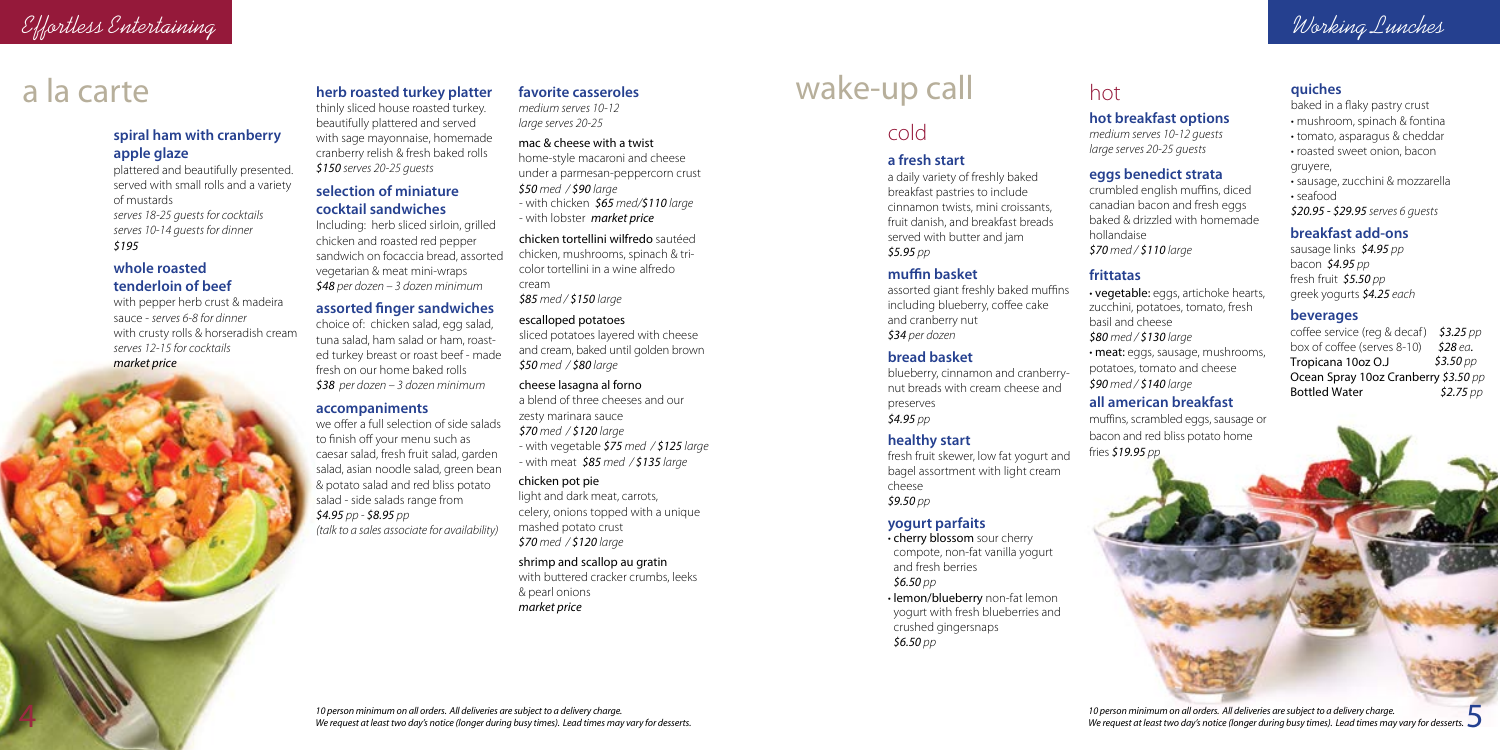## sandwich buffet

assorted sandwiches & wraps - cape cod chips, homemade cookies \$12.95 *pp*

- w/one side salad from below \$14.95 *pp*
- w/two side salads from below \$17.95 *pp*

#### side salad options

- caesar salad
- garden salad
- pasta primavera salad
- spicy garden slaw
- red bliss potato salad
- quinoa and cranberry salad

tuna dijon all white tuna with dijon mustard, cornichons, lettuce and red onion on a rustic roll

ham & swiss slice honey-cup ham, swiss cheese, lettuce and a grain nustard on a ciabatta roll



#### **sandwiches**

Italian roast beef thinly sliced roast beef, slow roasted tomatoes, lettuce, red onion and pesto mayo

tarragon chicken salad white meat, country-style chicken with leaf lettuce and vine-ripe tomatoes on a roll

turkey cranberry panini oven roasted turkey, cranberry sauce, toasted sliced almonds, sundried cranberries, cream cheese and romaine lettuce

*new* roast beef with boursin rare, thinly sliced roast beef with lettuce, tomato & onion slathered with our own boursin cheese on a roll

**new curried chicken salad white** meat chicken with golden raisins, shredded carrots and our own curry blend with a touch of mayonnaise on a flour tortilla

tuscan chicken grilled chicken breast with spinach, roasted red peppers, fresh mozzarella, tomato and Italian dressing on focaccia

blt wrap crisp bacon, lettuce, tomato, guacamole and cream cheese on a flour tortilla

#### **wraps**

garden turkey wrap oven roasted turkey, english cucumber, fresh basil, cream cheese and fresh spinach in a flour tortilla

chicken caesar wrap grilled chicken, romaine lettuce, shaved parmesan cheese, croutons and a classic caesar dressing in a flour tortilla

buffalo chicken wrap grilled chicken breast, hot sauce, cheddar cheese, romaine lettuce, tomato, red onion and blue cheese dressing in a flour tortilla grilled veggie wrap grilled veggies,

balsamic salsa & goat cheese on a spinach wrap

\*All Sandwiches can be in individually wrapped and boxed for an additional fee of \$2.00 per sandwich

*10 person minimum on all orders. All deliveries are subject to a delivery charge.* 6 *Mexa* delivery charge. All deliveries are subject to a delivery charge. The contract the cast two day's notice (longer during busy tim

#### thai chicken wrap grilled chicken breast, jasmine rice, ginger slaw, peanut sauce and scallions on a tomato wrap

greek wrap romaine lettuce, hummus, feta cheese, cucumbers and black olives in a spinach wrap

*new* tabbouleh salad wrap fresh tabbouleh salad with parsley, mint, feta cheese, green leaf lettuce, chick peas & cucumber on a spinach wrap

## soup & salad buffet

- choose one soup and one side salad \$18.95 *pp* - choose one soup and two side salads \$20.95 *pp* - choose quahog chowder add \$2.00 *pp*

#### soups

- chicken noodle soup
- hearty vegetable soup • greek lemon chicken soup • tomato bisque
- 2-quart minimum \$25 *per quart, serves 4-5 guests*

fresh quahog chowder \$30 *per quart, serves 4-5 guests*

# board room lunches

### **à la carte side salads**

- spinach salad spinach leaves with bacon, bleu cheese and tomatoes with choice of dressing \$4.95 *pp*
- market salad mixed greens, goat cheese, toasted almonds, cucumber, dried cranberries and choice of dressing \$4.95 *pp*
- garden salad mixed greens, tomato, red onion, cucumber and carrots with dressing \$4.95 *pp*
- tuscan pasta salad farfelle, broccoli, zucchini, green beans, carrots & red peppers tossed with a light lemon dressing \$4.95 *pp*
- cranberry & quinoa salad with red peppers, scallions and cilantro tossed in a light balsamic dressing \$5.50 *pp*
- summer salad red bliss potatoes, asparagus, zucchini & sun dried tomatoes in a light lemon-herb vinaigrette \$5.50 *pp*
- *new* greek orzo salad tri-color orzo dressed with our own greek dressing, feta cheese, fresh oregano, cucumber, tomato & Kalamata olives \$5.75 *pp*

## entrée salads

#### asian chicken salad

romaine lettuce, grilled chicken, shredded carrots, toasted almonds, sugar snap peas, mandarin oranges, european cucumbers, wonton crisps and a ginger sesame vinaigrette \$12.95 *pp*

#### wianno salad

fresh greens, crumbled bleu cheese, sliced pears and walnuts with a

balsamic dressing \$10.95 *pp* caprese salad

slices of red and yellow tomatoes and mozzarella cheese drizzled with aged balsamic syrup and basil oil *(available seasonally)* \$14.95 *pp* gourmet caesar salad

romaine lettuce, shaved parmesan cheese, croutons and a classic caesar

dressing \$9.95 *pp* 

- with grilled chicken \$13.95 *pp* - with grilled shrimp \$16.95 *pp*

#### cape market salad

grilled chicken, goat cheese, toasted almonds, mango, cucumber, dried cranberries and mixed greens with a sherry red wine vinaigrette \$13.95 *pp*

#### antipasto salad

mixed greens with proscuitto, cappicola, marinated olives, roasted peppers, provolone and mozzarella served with olive oil and balsamic vinegar \$14.95 *pp*

#### *new* salmon greek salad

pan seared salmon on a greek salad of romaine, tomato, red onion, kalamata olives, red pepper, feta cheese and toasted walnuts with a lemon-basil vinaigrette

#### \$18.95 *pp*

#### shrimp salad

large shrimp, red & yellow vine-ripe tomatoes, cucumber, red peppers and scallions with a lemongrass vinaigrette \$16.95 *pp*

Working Lunches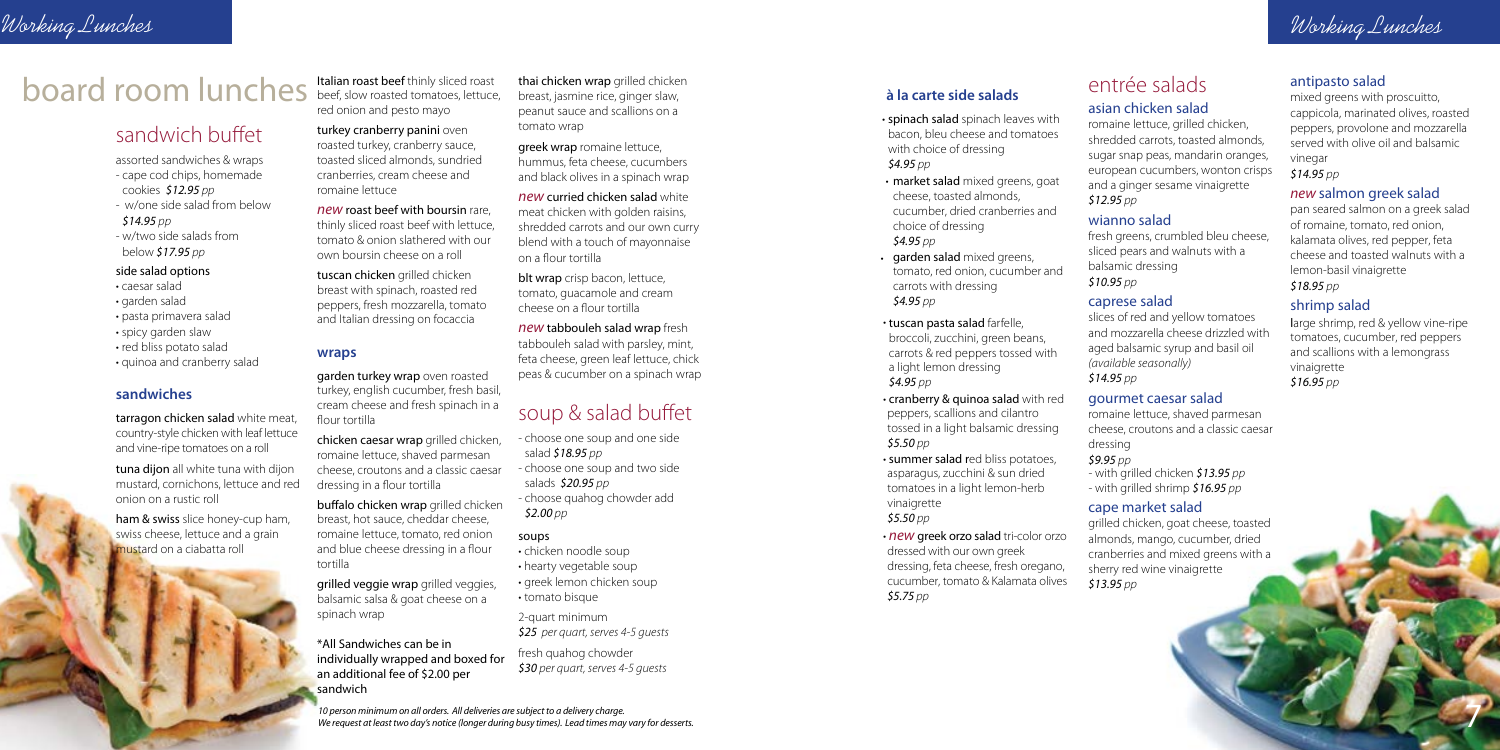#### pacific rim noodles with grilled chicken or shrimp

marinated and grilled chicken or shrimp on a bed of noodles with red and green peppers, asian-cut carrots, snow peas, scallions and hoisinginger sauce, thai vegetable slaw - with grilled chicken \$21.95 *pp* - with grilled shrimp \$24.95 *pp*

#### classic meatloaf

mom's secret recipe served with mashed new potatoes, home style gravy and fresh carrots \$18.95 *pp*

#### stuffed portabellos

marinated grilled portobello mushrooms stuffed with a savory spinach duxelle with a touch of gorgonzola cheese lightly sauced with a sundried tomato pesto and mediterranean couscous salad

#### \$19.95 *pp* short ribs

braised short ribs, Mashed Yukon gold potatoes, carrots & green beans

\$28.95 *pp*

#### chicken parmesan

tender pieces of chicken pan-fried with bread crumbs and topped with marinara sauce and parmesan penne pasta & caesar salad \$21.95 *pp*

#### harvest chicken

boneless breasts stuffed with a dried apricot, cranberry and corn bread stuffing with an orange-champagne sauce, rice pilaf, green beans \$21.95 *pp*

#### chicken chasseur

oven roasted chicken breast with crimini mushrooms, pancetta, white wine and fresh thyme, red bliss potatoes, marinated vegetable salad \$23.95 *pp*

#### grilled tenderloin

grilled tenderloin, sliced and served with plum tomatoes and asparagus spears, new potato salad with mustard & dill, crusty rolls market price

### chicken scallopini

boneless breasts sautéed with a light sauce of lemon and herbs basmati rice pilaf & caesar salad \$21.95 *pp*

> We request at least two day's notice. We will make every attempt to accommodate last minute (including same-day) orders whenever possible, but selection and availability may be limited. Special items, custom orders, and orders placed during our busiest times may require additional notice. Lead times may vary for desserts.

#### *new* turkey dinner

fresh roasted turkey, gravy, stuffing, mashed potato, green beans & cranberry sauce \$22.95 *pp*

#### grilled salmon

miso-lacquered salmon filets on a bed of japanese rice with scallions, toasted sesames & shiitake mushrooms served with gingerteriyaki butter & honey-ginger carrots \$27.95 *pp*

#### maryland crab cakes

twin lump crab cakes served with old bay potato wedges and roasted sweet corn and garden salad \$28.95 *pp*



# lite supper

Information & Policies

#### ABOUT US

From humble beginnings in a tiny Centerville storefront in 1986, the Casual Gourmet stands today as Cape Cod's foremost caterer, as well as a diversified food service company with outlets across the Cape. With more than 70 years combined event experience, our professional staff will help you plan the most suitable menu for your event, be it a continental breakfast for 10 or a gala wedding for 300.

#### ORDERING INFORMATION

To place an order for delivery or pick-up, call 508.775.4946. We are open Monday through Saturday from 8am to 4pm. To serve as contract and confirmation of your order, please sign a copy of the invoice.

#### NOTICE

#### CANCELLATION POLICY

In the event of a cancellation, we appreciate as much notice as possible. You may cancel your drop-off or pick up order no later than 48 hours prior to the event. Orders cancelled less than 48 hours prior to the event will be charged in full, including events cancelled due to inclement weather.

#### MINIMUMS

All menu items are prepared and priced for a minimum of 10 guests, unless otherwise indicated.

#### PRESENTATION

Unless otherwise arranged, orders will be presented in oven-ready containers or on disposable platters. Rental equipment, china, chafing dishes etc. are available for an additional charge, and may require service staff.

#### PAYMENT We accept VISA, MasterCard and Discover. Payment arrangements must be made prior to delivery.

## 10 person minimum on all orders. All deliveries are subject to a delivery charge.<br>
We request at least two day's notice (longer during busy times). Lead times may vary for desserts.<br> **S** We request at least two day's notic